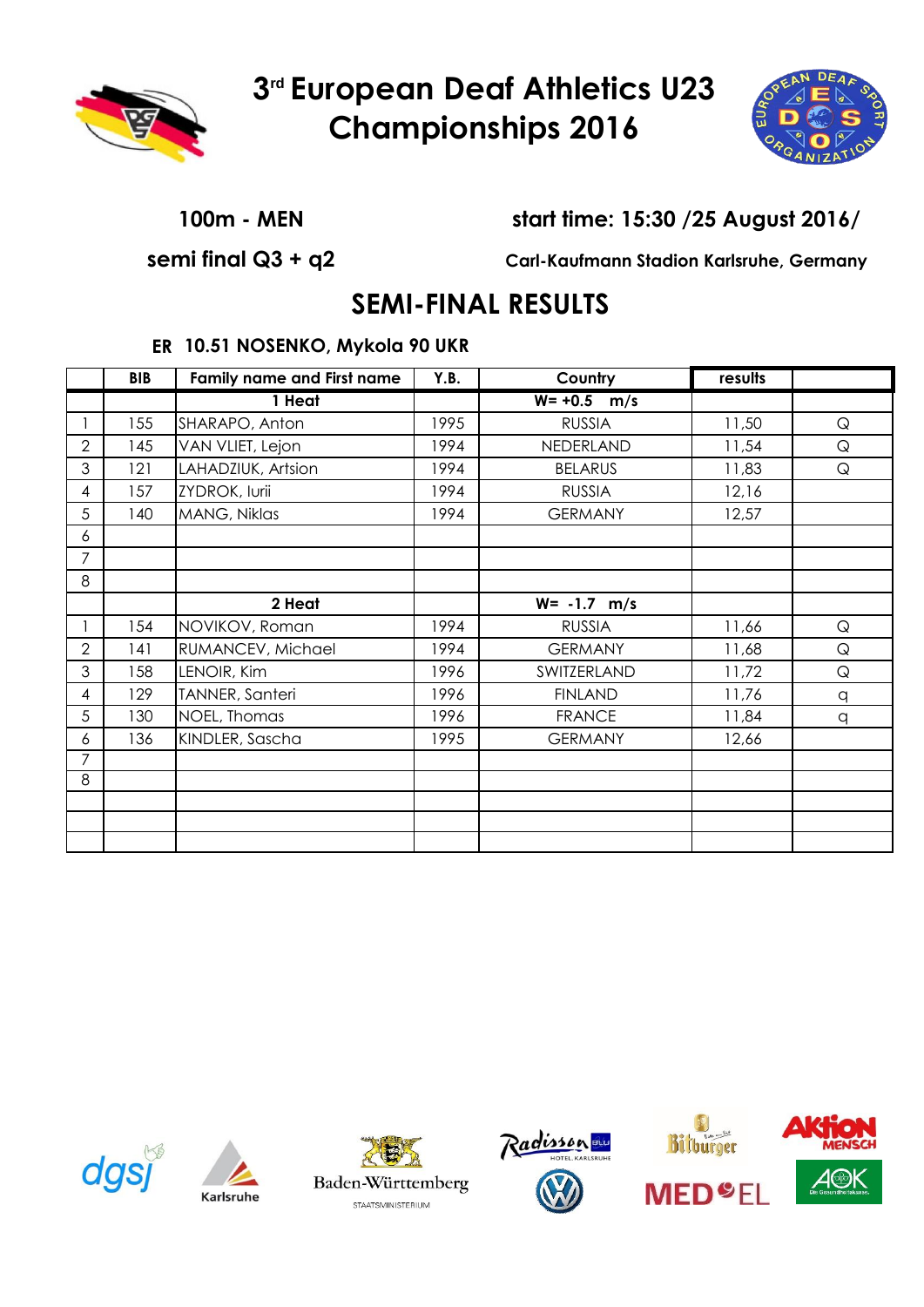



### **100m - MEN start time: 16:40 /25 August 2016/**

**Carl-Kaufmann Stadion Karlsruhe, Germany**

# **FINAL RESULTS**

### **ER 10.51 NOSENKO, Mykola 90 UKR**

|                | <b>BIB</b> | <b>Family name and First name</b> |      | Country        | results |  |
|----------------|------------|-----------------------------------|------|----------------|---------|--|
|                |            | Final                             |      | $W = +0.5$ m/s |         |  |
|                | 154        | NOVIKOV, Roman                    | 1994 | <b>RUSSIA</b>  | 11,34   |  |
| $\overline{2}$ | 155        | SHARAPO, Anton                    | 1995 | <b>RUSSIA</b>  | 11,36   |  |
| 3              | 141        | RUMANCEV, Michael                 | 1994 | <b>GERMANY</b> | 11,39   |  |
| 4              | 129        | TANNER, Santeri                   | 1996 | <b>FINLAND</b> | 11,44   |  |
| 5              | 158        | LENOIR, Kim                       | 1996 | SWITZERLAND    | 11,53   |  |
| 6              | 145        | VAN VLIET, Lejon                  | 1994 | NEDERLAND      | 11,57   |  |
| 7              | 130        | NOEL, Thomas                      | 1996 | <b>FRANCE</b>  | 11,64   |  |
| 8              | 121        | LAHADZIUK, Artsion                | 1994 | <b>BELARUS</b> | 11,88   |  |
|                |            |                                   |      |                |         |  |
|                |            |                                   |      |                |         |  |
|                |            |                                   |      |                |         |  |
|                |            |                                   |      |                |         |  |
|                |            |                                   |      |                |         |  |
|                |            |                                   |      |                |         |  |
|                |            |                                   |      |                |         |  |
|                |            |                                   |      |                |         |  |
|                |            |                                   |      |                |         |  |
|                |            |                                   |      |                |         |  |
|                |            |                                   |      |                |         |  |
|                |            |                                   |      |                |         |  |









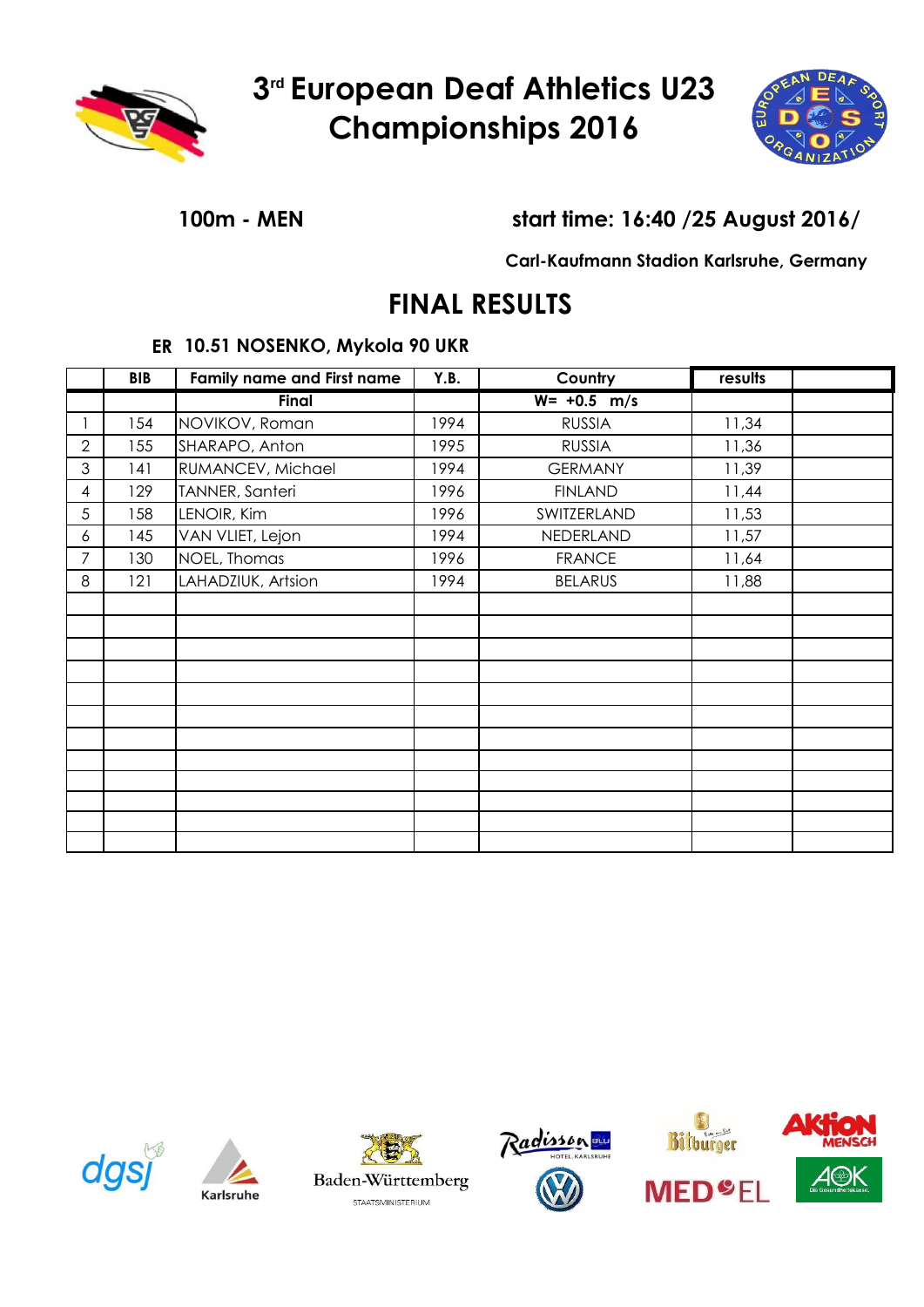



**400m - MEN start time: 18:10 /25 August 2016/**

**Timed heats Carl-Kaufmann Stadion Karlsruhe, Germany**

# **FINAL RESULTS**

### **ER 47.06 BRUECHER, Marc 62 FRG**

|                | <b>BIB</b>       | <b>Family name and First name</b> | Y.B. | Country              | results    |  |
|----------------|------------------|-----------------------------------|------|----------------------|------------|--|
|                |                  | 1 Heat                            |      |                      |            |  |
|                | 130              | NOEL, Thomas                      | 1996 | <b>FRANCE</b>        | 52,26      |  |
| $\overline{2}$ | 132              | ORAM, Malachi                     | 1996 | <b>GREAT BRITAIN</b> | 53,39      |  |
| 3              | 126              | MARRON VILLACE, Roberto           | 1995 | SPAIN                | 53,52      |  |
| 4              | 129              | TANNER, Santeri                   | 1996 | <b>FINLAND</b>       | 53,59      |  |
| 5              | 136              | KINDLER, Sascha                   | 1995 | <b>GERMANY</b>       | 55,84      |  |
| 6              | 147              | JABLONSKI, Wojciech               | 1996 | <b>POLAND</b>        | <b>DNF</b> |  |
|                |                  | 2 Heat                            |      |                      |            |  |
|                | 155              | SHARAPO, Anton                    | 1995 | <b>RUSSIA</b>        | 50,72      |  |
| $\overline{2}$ | 127              | MARTINEZ MORGA, Jaime             | 1995 | SPAIN                | 51,40      |  |
| 3              | 146              | <b>BOROWSKI, Mateusz</b>          | 1995 | <b>POLAND</b>        | 51,63      |  |
| 4              | 148              | OJDANA, Adrian                    | 1995 | <b>POLAND</b>        | 51,72      |  |
| 5              | 141              | RUMANCEV, Michael                 | 1994 | <b>GERMANY</b>       | 52,29      |  |
|                |                  |                                   |      |                      |            |  |
|                |                  | <b>Final</b>                      |      |                      |            |  |
| $\mathbf{1}$   | 155              | SHARAPO, Anton                    | 1995 | <b>RUSSIA</b>        | 50,72      |  |
| $\mathbf{2}$   | 127              | MARTINEZ MORGA, Jaime             | 1995 | SPAIN                | 51,40      |  |
| $\overline{3}$ | 146              | <b>BOROWSKI, Mateusz</b>          | 1995 | <b>POLAND</b>        | 51,63      |  |
| 4              | 148              | OJDANA, Adrian                    | 1995 | <b>POLAND</b>        | 51,72      |  |
| $\overline{5}$ | 130              | NOEL, Thomas                      | 1996 | <b>FRANCE</b>        | 52,26      |  |
| 6              | 141              | RUMANCEV, Michael                 | 1994 | <b>GERMANY</b>       | 52,29      |  |
| $\overline{7}$ | 132              | ORAM, Malachi                     | 1996 | <b>GREAT BRITAIN</b> | 53,39      |  |
| 8              | 126              | MARRON VILLACE, Roberto           | 1995 | SPAIN                | 53,52      |  |
| 9              | $\overline{129}$ | <b>TANNER, Santeri</b>            | 1996 | <b>FINLAND</b>       | 53,59      |  |
| 10             | 136              | KINDLER, Sascha                   | 1995 | <b>GERMANY</b>       | 55,84      |  |
|                | 147              | JABLONSKI, Wojciech               | 1996 | <b>POLAND</b>        | <b>DNF</b> |  |
|                |                  |                                   |      |                      |            |  |









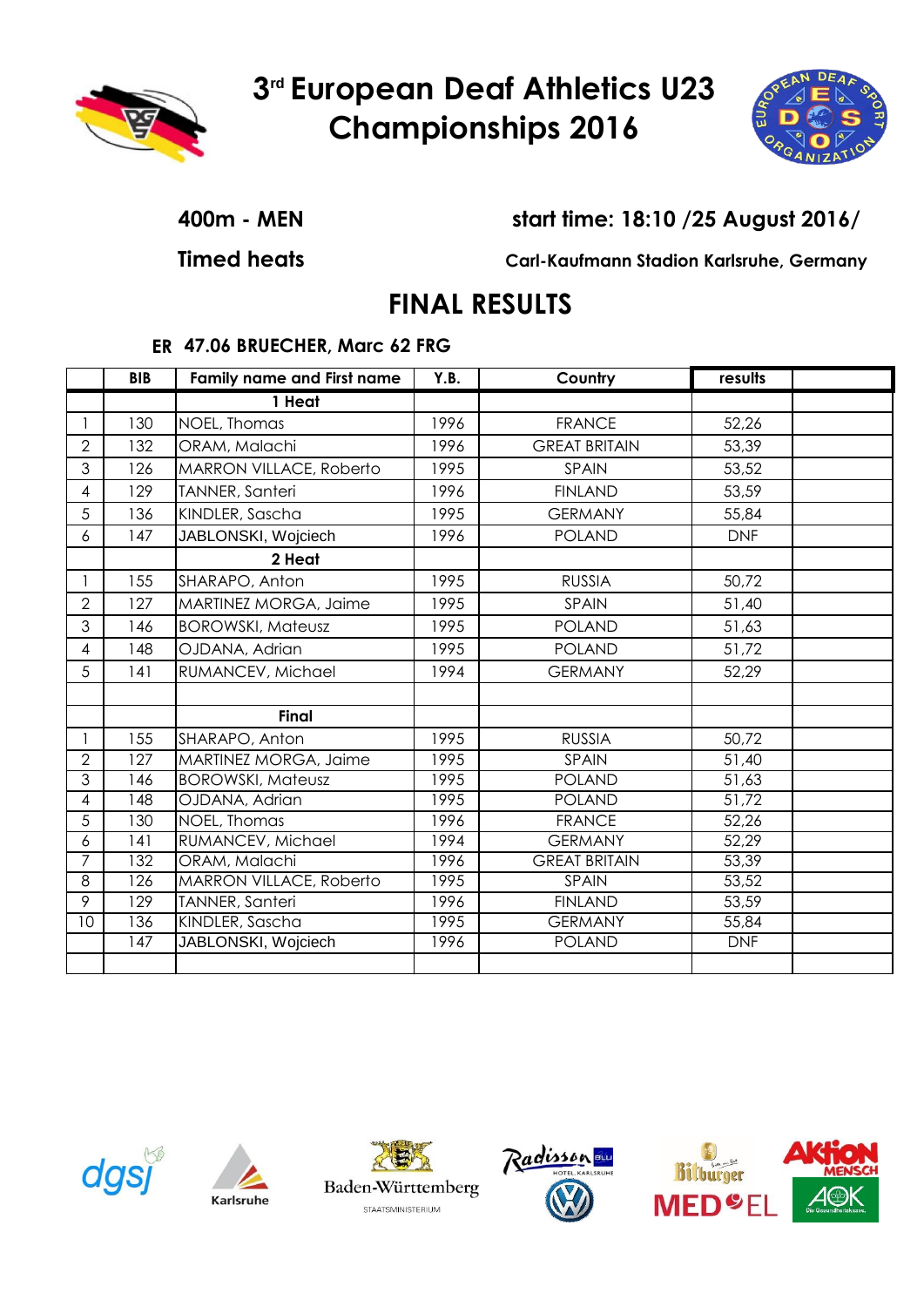



### **5000m - MEN start time: 17:30 /25 August 2016/**

**Carl-Kaufmann Stadion Karlsruhe, Germany**

## **FINAL RESULTS**

#### **ER 14:17.16 KARVONEN, Timo 48 FIN**

|                  | <b>BIB</b> | <b>Family name and First name</b> |      | Country              | results  |  |
|------------------|------------|-----------------------------------|------|----------------------|----------|--|
|                  |            | Final                             |      |                      |          |  |
|                  | 159        | KINGSTEDT, Otto                   | 1994 | SWEDEN               | 16:10,41 |  |
| $\overline{2}$   | 144        | VAN HOUWELINGEN, Ralph            | 1994 | NEDERLAND            | 16:37,35 |  |
| 3                | 133        | WILKINSON, Johathan               | 1994 | <b>GREAT BRITAIN</b> | 16:53,62 |  |
|                  |            |                                   |      |                      |          |  |
|                  |            |                                   |      |                      |          |  |
|                  |            |                                   |      |                      |          |  |
|                  |            |                                   |      |                      |          |  |
|                  |            |                                   |      |                      |          |  |
|                  |            |                                   |      |                      |          |  |
| 1                |            |                                   |      |                      |          |  |
| $\overline{2}$   |            |                                   |      |                      |          |  |
| 3                |            |                                   |      |                      |          |  |
| $\overline{4}$   |            |                                   |      |                      |          |  |
| $\sqrt{5}$       |            |                                   |      |                      |          |  |
| $\boldsymbol{6}$ |            |                                   |      |                      |          |  |
| $\overline{7}$   |            |                                   |      |                      |          |  |
| $\overline{8}$   |            |                                   |      |                      |          |  |
|                  |            |                                   |      |                      |          |  |
|                  |            |                                   |      |                      |          |  |
|                  |            |                                   |      |                      |          |  |

………………………………………………. ……………………………………………….







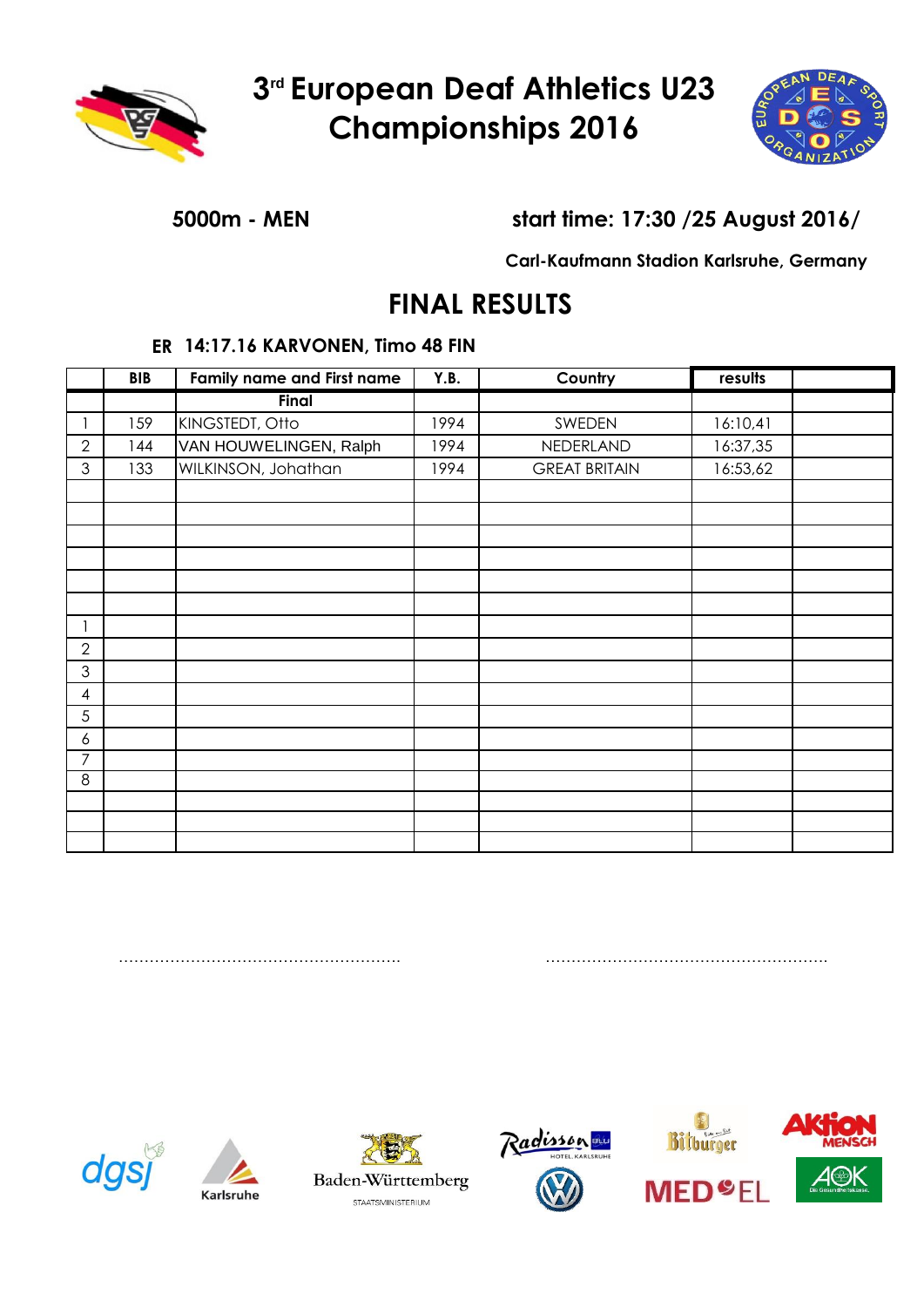



**High Jump - MEN start time: 17:20 /26 August 2016/**

**Carl-Kaufmann Stadion Karlsruhe, Germany**

## **FINAL RESULTS**

**ER 2.10 LANDAR, Alexey 87 RUS**

|        | <b>BIB</b> | <b>Family name and First name</b> | Y.B. | Country        |                          |         |    |         |         |         |                          |            |         |   |         |    |     | 160   163   166   169   172   175   178   181   187   190   193   196   199   202 |  | results   |  |
|--------|------------|-----------------------------------|------|----------------|--------------------------|---------|----|---------|---------|---------|--------------------------|------------|---------|---|---------|----|-----|-----------------------------------------------------------------------------------|--|-----------|--|
|        | 153        | KHILENKO, Konstantin              | 1995 | <b>RUSSIA</b>  | $\overline{\phantom{a}}$ |         |    |         |         |         | $\overline{\phantom{0}}$ |            | $\circ$ | O | $\circ$ | XO | XXO | $\overline{\phantom{a}}$                                                          |  | ,99       |  |
|        | '28        | OEPIK, Jaan-Sulev                 | 1996 | <b>ESTONIA</b> | $\circ$                  | $\circ$ | XO | $\circ$ | $\circ$ | $\circ$ | $\circ$                  | <b>XXX</b> |         |   |         |    |     |                                                                                   |  | ,78       |  |
|        | 157        | ZYDROK, iurii                     | 1994 | <b>RUSSIA</b>  | XXX I                    |         |    |         |         |         |                          |            |         |   |         |    |     |                                                                                   |  | <b>HM</b> |  |
|        | 121        | LAHADZIUK, Artsion                | 1994 | <b>BELARUS</b> | XXX I                    |         |    |         |         |         |                          |            |         |   |         |    |     |                                                                                   |  | <b>HM</b> |  |
|        |            |                                   |      |                |                          |         |    |         |         |         |                          |            |         |   |         |    |     |                                                                                   |  |           |  |
| $\sim$ |            |                                   |      |                |                          |         |    |         |         |         |                          |            |         |   |         |    |     |                                                                                   |  |           |  |
|        |            |                                   |      |                |                          |         |    |         |         |         |                          |            |         |   |         |    |     |                                                                                   |  |           |  |
|        |            |                                   |      |                |                          |         |    |         |         |         |                          |            |         |   |         |    |     |                                                                                   |  |           |  |